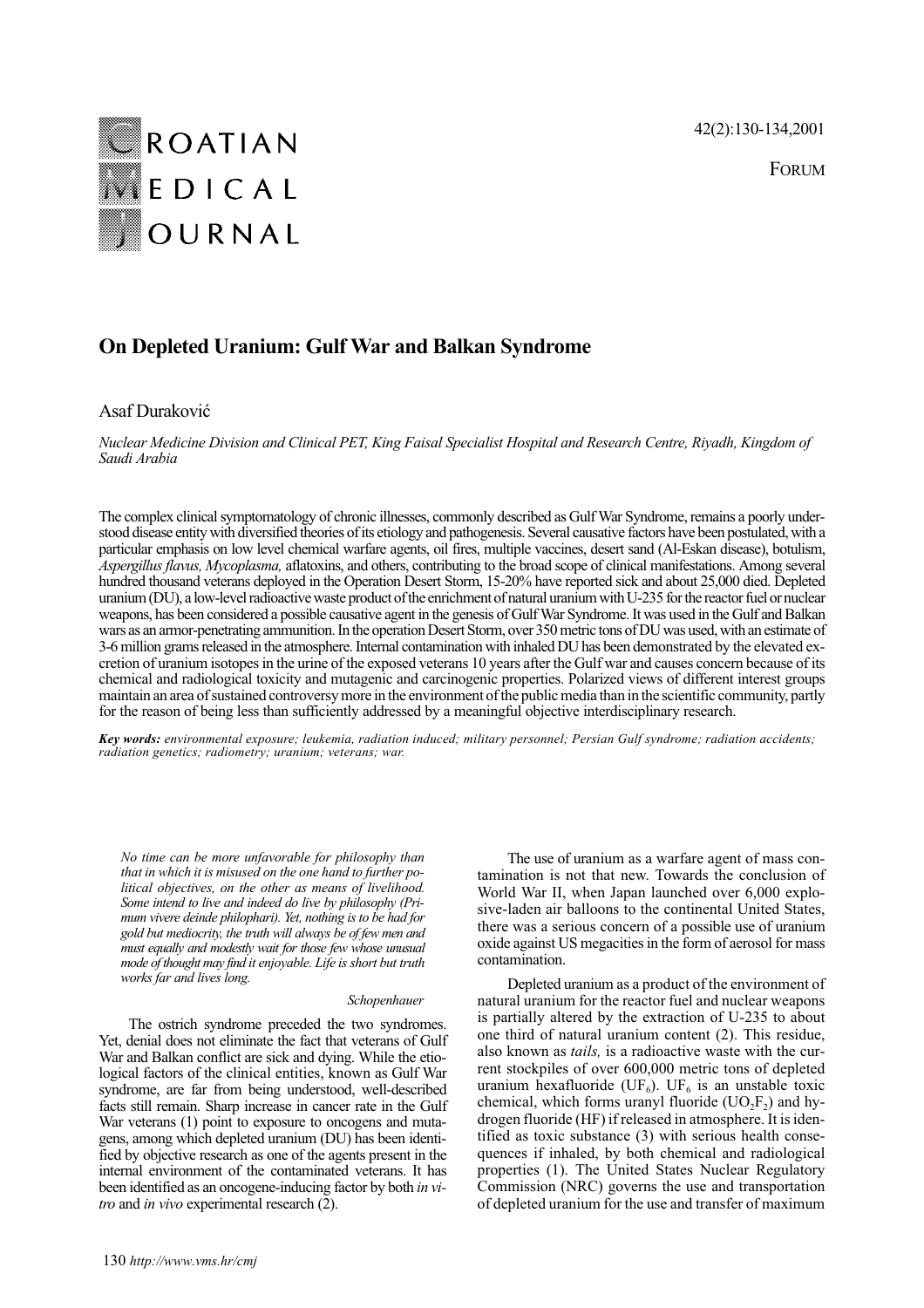of 15 pounds at a given time and 150 pounds in a calendar year. Also, the NRC requires detailed documentation of DU intended use, training of personnel, compliance with health, safety, and environmental standards (4). Depleted uranium is an internal health hazard. By its parenteral entry in the extracellular fluid, it gets incorporated in the target sites of its retention – predominantly skeletal tissue and kidneys, where it exerts nephrotoxicity by its effect on the proximal convoluted tubules. It has also been demonstrated that it induces transformation of human osteoblasts into the neoplastic phenotype in cell culture studies (5). *In vivo* studies reported mutagenic activity in the experimental animals implanted with DU pellets (5). Human data of spatiotemporal models of mapping cancer mortality reported an elevated lung cancer rate in the vicinity of DU processing facilities (6). Some recent reports indicate the increase in urinary excretion of DU in US Gulf War veterans wounded by the shrapnel during the operation Desert Storm (7). Similar findings were reported in the British, Canadian, and US veterans exposed to DU by inhalation during the Desert Storm Operation, where the presence of DU was verified by the methods of neutron activation analysis (8) and mass spectrometry (9). The isotopic ratio of DU and the presence of U-236 – an uranium isotope not found in nature, in Desert Storm Operation veterans opens yet another compartment of Pandora's box. It poses an inevitable question of the origin of DU used in the Gulf war, recently further augmented by the finding of traces of plutonium and other actinides (americium, neptunium) in DU shrapnel. The scientific inquiry into DU as a possible etiological factor in the causology of Gulf war and Balkan conflict illnesses has not been met with unbiased scientific criticism.

#### **No Turn Left Unstoned**

Some of the arguments relate to the short range of alpha particles (10), the other to the radiation being too low to induce mutagenic and oncogenic effects. Most of the polemics are in the arenas of extremely polarized interest groups on both sides of the fence, each side conspicuously lacking presence of the actual experts on actinides. The opinions are commonly exchanged in the mass media by the non-experts, and often by non-professionals, inevitably ignoring the complexity of DU interactions with the internal environment of stem and dividing transit cell population (11), basic laws of radiation biology and cellular radiosensitivity to alpha interactions (12,13), and effects of organotropic radionuclides in the human body (14), unskillfully navigating through uncharted seas of low level radiation. As usual, truth is often found between the extremes of Confucian pendulum, easier found in the science textbooks than on the Internet screen, which often lacks the basics of chemical synchronization, mitotic selection, fundamentals of the mitotic cell collection, and uniformity of cell cycle, cell culture, survival curves, and cellular response to radiation. The biological effects of DU do not differ from other alpha and beta internally deposited emitters and have to be considered in the light of cellular radiosensitivity as related to the mitotic cycle, with clear concepts of radiosensitivity and radioresistance in different phases of the mitotic cycle. The intermitotic and dividing cell pop-

ulation in the vicinity of final retention sites of depleted uranium includes pluripotent stem cells, hematopoietic system, intestinal villi crypt cells, intermitotic pool in the bone marrow, and basal cells of the skin. The mechanisms of DU interactions are far from being adequately understood even by the experts. Thus, it is perhaps premature to classify DU as a non hazardous substance, even if the proponents manage to master the basics of the host of factors that determine the biological consequences of internal particulate emitters, including dose-rate effects, linear energy transfer, oxygen effects, relative biological effectiveness, repair mechanisms, and damage recovery. Furthermore, the established concepts of cell survival curves are currently being re-examined in the realm of low-dose radiation (15). Radiation-induced cancer incidence at low dose exposure with BEIR (Biological Effects of Ionizing Radiation) and UNSCEAR (United Nations Scientific Committee on the Effects of Atomic Radiation) adopted linear non-threshold curves postulate no safe dose for any exposure to ionizing radiation. But, no threshold hypothesis was more conceptualized on mathematical than biological considerations. Reassessment introduces biphasic curve, addressing the mechanisms of damage of radiosensitive cells. It postulated, by the experimental evidence, that a part of the radiation-damaged cell population would become more susceptible to mutagenic alterations as the dose increases from point zero. It also includes the transformation to neoplastic entities. With further increase of the dose, radiosensitive cells would sustain lethal damage with a consequent fall in mutations. At that point, less sensitive cells would start a new rise in oncogenic events, which, after the second peak, would result in a death of the organism (16). Second event theory, although new, has attracted considerable attention. It postulates that two hits can interact with the same cell. The first one creates high sensitivity phase, and the second further damages the cell in its sensitive phase, with both events occurring during cell replication. This is of importance to contamination with uranium isotopes, where the size of a particle determines the delivered dose. DU particle of 0.2 microns in diameter would deliver an alpha dose equal to annual exposure of 2 mSv, rapidly increasing delivery dose by the increased particle size (16). Current reevaluations of the human and animal data recognize a large error of the conventional models of the risk assessment in the low-level exposure health risk evaluation.

### **Chernobyl Revisited**

Recent application of the re-examination of low dose effects applied to Chernobyl accident has identified new relationships between the actual number of cases with malignant alterations and the numbers predicted by the conventional model of radiation risk (17). There is a significant increase in the number of the children with leukemia while being exposed *in utero* to radionuclides from Chernobyl fallout. The infant leukemia cohort has been reported in Scotland (18), Greece (19), United States (20) and Germany (21). It is being applied to current research on Gulf war legacy, which, unlike multiradionuclide Chernobyl fallout exposure, is a result of a mass contamination with the isotopes of a single radionuclide. Naming of the non-existent syndrome rages in the semantic controversy, which – for the sake of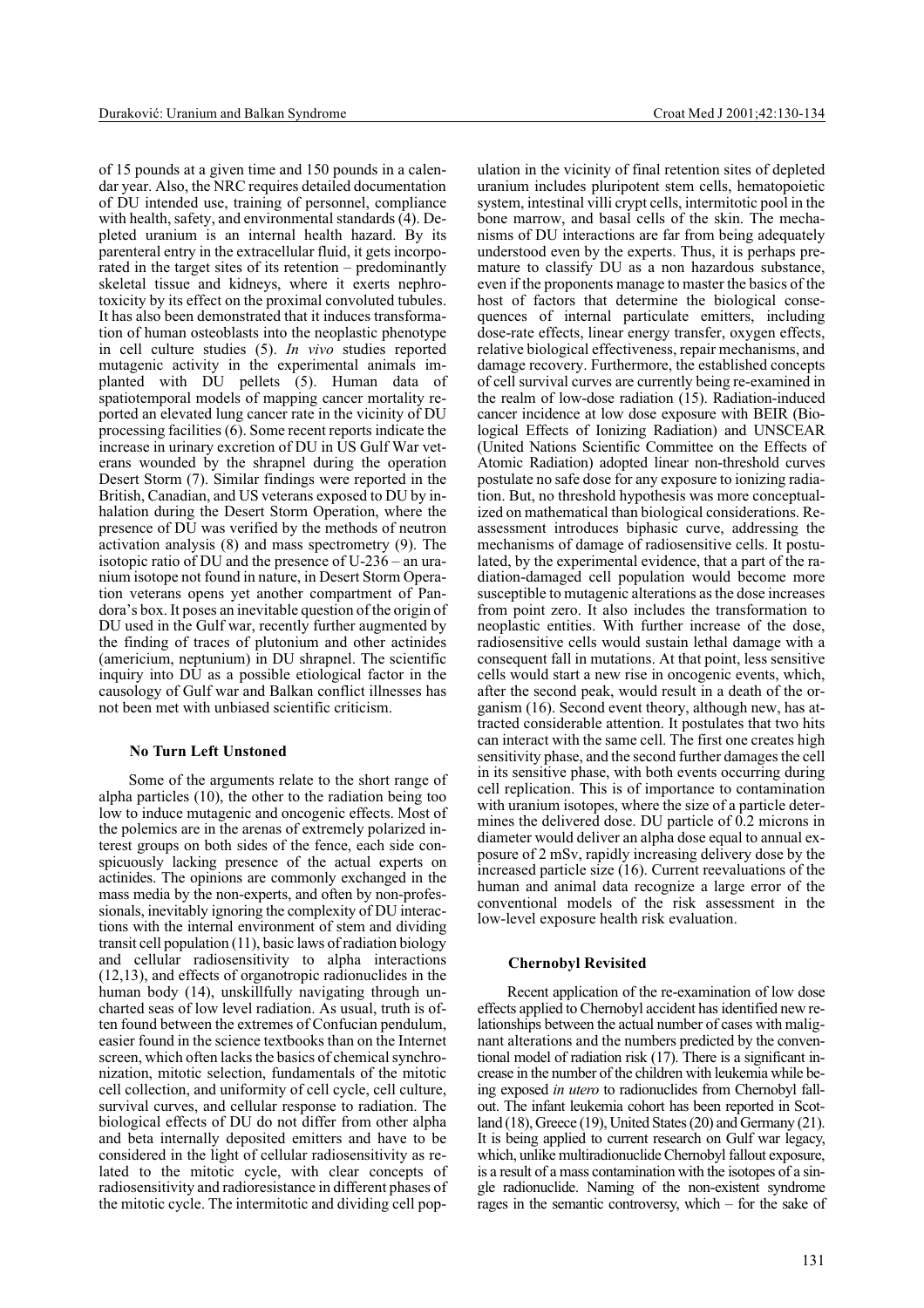sanity, we may temporarily call Gulf war illness or Gulf war syndrome.

*No single thing abides, but all things flow fragment to fragment clinges; the things thus grow until we know and name them. By degrees they melt and are no more the things we know. Lucretius*

Whatever the name of the illness, the fact remains that 15% to 18% of several hundred thousand of Desert Storm veterans are sick and over 25,000 are dead, regardless of the official statements of various Departments of Defense and Ministries of Defence that no unique illness can be associated with the Operation Desert Storm (22).

Several criteria of classification of the Gulf war syndrome have been considered, ranging from the terminology such as Haley's factor analysis classification in six syndromes (23), to a broad category of Mucocutaneous-intestinal-rheumatic Desert Syndrome, with three major and 17 minor categories (24), or a neuroimmune syndrome (25) – all distinctly different from postraumatic stress syndrome (PTSD), which was for some time meant to phagocytize the Gulf war syndrome (26).

Probable causology includes chemical, biological, and radiological etiology. All discussion in the literature in a considerable length often lacks objective analytical support, sometime in Swiftian resemblance of a Gulliver's encounter with scientists from an academy proudly explaining their success in the research of extracting sunbeams from the cucumbers. Be as it is, the DU research has been lacking for whatever reason, none being the lack of awareness of its toxic properties and health hazards.

*Yesterday, upon the stair I met a man who was not there. He was not there, again, today. I wish that man would go away.*

#### *Unknown*

The present stockpile of DU in excess of 600,000 metric tons as a product of enrichment process is stored as radioactive waste in the form of DUF6 in approximately 50,000 carbon steel cylinders at three main sites in the United States: in the plants at Oak Ridge (TN), Paducah (KY), and Portsmouth (OH). Additional large quantities of DU are being continuously produced. The United States Enrichment Corporation (USEC) estimates production of 85,000 metric tons of DU through 2005, the disposal of which has not yet been determined (27). Over 350 metric tons of DU was used in Gulf war. If only 1 to 2% was released in the atmosphere in the form of submicron or micron size aerosol particles after pyrophoric impact of DU projectiles, a conservative estimate would amount to 3-6 millions grams of airborne aerosols. This presents an inhalation hazard by both alpha and beta emission due to U-238 daughter products thorium-234 (beta 0.26 NV) and protactinium-234 (beta 0.23 MEV), with respective half-lives of 24 days and 6.7 hours. Thorium and protactinium add to internal hazards of DU by beta interactions with orbital electrons, *bremsstrahlung* radiation of the free electrons, and their interactions with radiosensitive sites.

**Que sais-je** *(Montaigne)*

Pragmatic question remains how to integrate all of the objectively verified properties of DU into a maze of Gulf war illnesses. Available data agree in at least one fact: depleted uranium is elevated in the urine of veterans contaminated by either a shrapnel or inhalational pathway. Several methods have been utilized in DU urinary analysis. Inductively coupled mass spectrometry  $(ICP-MS)$  demonstrated 0.2-0.33% of U-235 in the urinary concentration of 150 ng/L, whereas the non-exposed veterans contained 0.7-1.0% of U-235, with the urinary concentration of 14 ng/L (28). A rapid detection procedure for DU in metal shrapnel fragments provides a practical method of distinguishing between DU and non-DU shrapnels using pyridylazo dye. It might provide useful guidelines for early therapeutic decisions (29). The ICP-MS protocols have been critically evaluated in comparison with DU alpha spectrometric data (30). The results were in favor of IMP-MS with higher detection sensitivity (30). Kinetic phosphorimetric studies of DU isotopes in pellet-implanted rats have reported quantitative tissue distribution during 18 months after implantation (31). The highest retention was observed in the kidney and tibia, and measurable quantities of DU were found in the heart, brain, striated muscles, lungs, testicles, and lymph nodes (31). The utility of spot collection of urine for bioassay has been reported as a useful kinetic phosphorescence analysis method. It uses creatinine-corrected 24-h samples, suggesting a higher merit in DU bioassay than uncorrected spot sampling (32). The method was correlated with data of urinary excretion of DU in shrapnel wounded veterans (33). Surface ionization mass spectrometry seems the most accurate method, capable to measure DU isotopic composition in low nanogram quantities. The most precise results have been obtained by the mass spectrometers using two and three phase techniques (34). They were originally designed by the Knoll Atomic Power Laboratories and first used in the analysis of DU abundances of U-234, U-235, U-236, and U-238 in accidentally discovered DU contamination in environmental air filters collected at the US Navy training sites in New York States. Specific design of the system provided the detection capacity of one part per trillion, with 1-3% of accuracy. Commercial multi-collector Finnigan MAT-262 is a thermal ionization spectrometer that uses secondary electron multiplier (SEM) with an ion counting system. The results of urine analysis by this method demonstrated DU ratios in the urine of Gulf war veterans contaminated *via* the inhalation pathway with small but definitive presence of U-236. The data are being carefully reevaluated and the initial findings repeatedly confirmed, taking into consideration the analysis of background contribution of the electron multiplier systems, filament, vacuum system, separation chemistry, and hydrocarbon background effects. The studies are continuing on the larger groups of British, Canadian, and US veterans.

Although DU shrapnel wounded veterans continue to excrete elevated quantities of uranium isotopes (33), not many casualties are the consequences of shrapnel wounds. Shrapnels are of a lesser importance in understanding DU role in Gulf war illnesses than mass contamination by the inhalation of DU containing dust, initially described as Al-Eskan disease (35). The effects of uranium-embedded particles have been known for almost two centuries (36). The causological correlation between depleted uranium and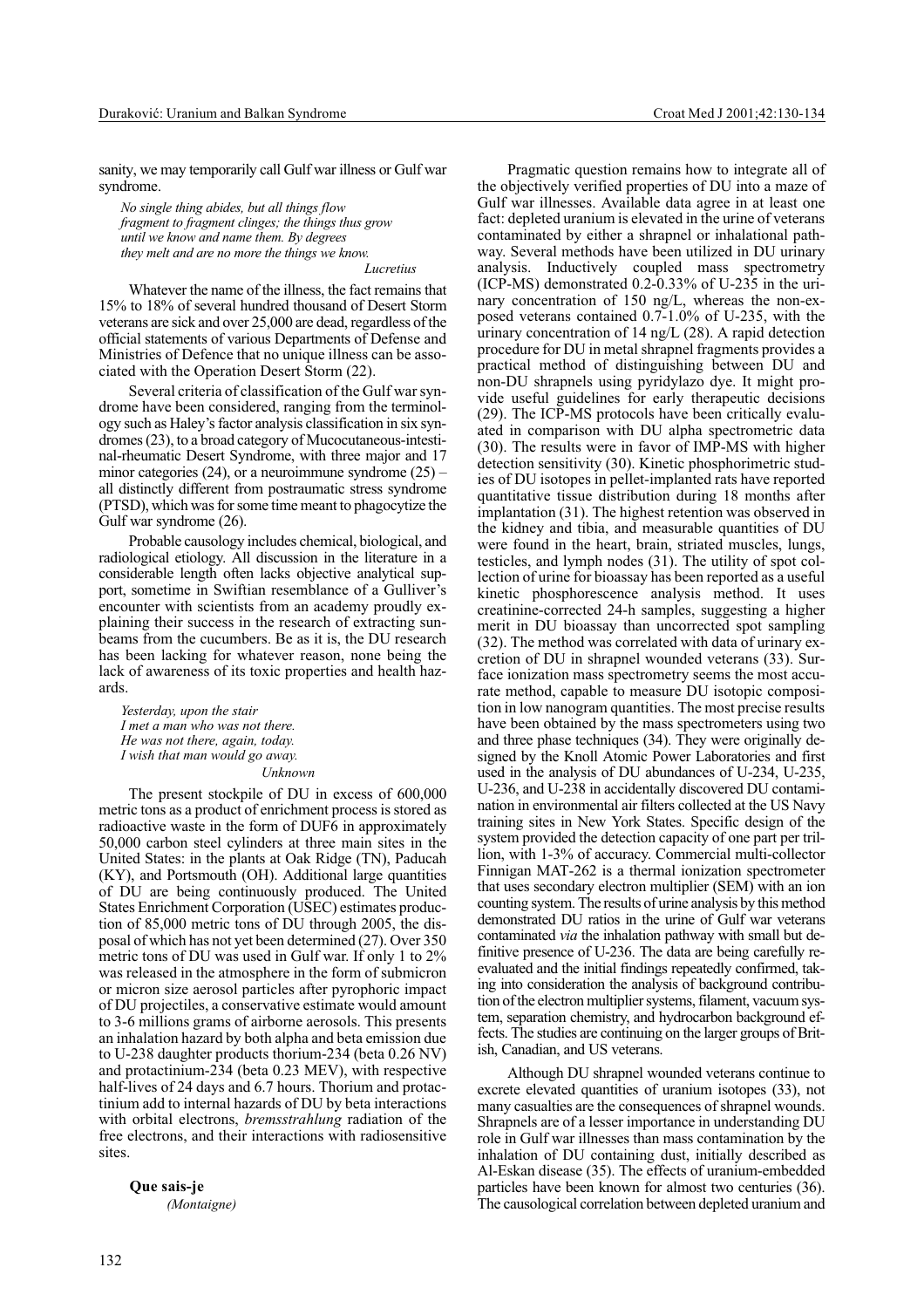Gulf war illnesses (37) remains the most important but unanswered question. The studies of DU role in Gulf war illnesses have been not only as diversified as the symptomatology of the illness, bur also inadequately studied  $(38)$ , not for the want of expertise, technology, patient population, or resources, but rather due to incapability to subscribe to Francis Bacon's Utopian dream of New Atlantis and replace the politician with the scientist.

#### **References**

- 1 Busby C. Science on trial: on the biological effects and health risks following exposure to aerosols produced by the use of depleted uranium weapons. Invited presentation to the Royal Society; 2000 Jul 19; London, UK; given in part to the International Conference against Depleted Uranium; 2000 Nov 4-5; Manchester, UK. Occasional Paper 2000/11. Aberstwyth: Green Audit; Oct. 2000.
- 2 Durakoviæ A. Medical effects of internal contamination with uranium. Croat Med J 1999;40:49-66.
- 3 Meyer MC, Paschke M, McLendon T, Price D. Decreases in soil microbial function and functional diversity in response to depleted uranium. Journal of Environmental Quality 1998;27:1306-11.
- 4 Nuclear Regulatory Commission, 10 C.R.F. Sect. 0.735-1 (1990). Chapter 1. US Government Printing Office, Washington (DC), USA.
- 5 Miller AC, Blakely WF, Livengood D, Whittaker T, Xu J, Ejnik JW, et al. Transformation of human osteoblast cells to the tumorigenic phenotype by depleted uranium-uranyl chloride. Environ Health Perspect 1988;106:465-71.
- 6 Xia H, Carlin BP. Spatio-temporal models with errors in covariates: mapping Ohio lung cancer mortality. Stat Med 1998;17:2025-43.
- 7 McDiarmid MA, Keogh JP, Hooper FJ, McPhaul K, Squibb K, Kane R, et al. Health effect of depleted uranium on exposed Gulf War Veterans. Environ Res 2000;82:168-80.
- 8 Duraković A, Sharma H. Urinary excretion of uranium isotopes in the Gulf War Veterans after inhalational exposure to depleted uranium. In: Moriarty M, Mothersill C, Seymour C, Edmondton M, Ward J, Fry R, editors. Proceedings of Eleventh International Congress of Radiation Research; 1999 July 18-23; Dublin, Ireland. Lawrence (KS): Allen Press, Inc; 2000. p. 57.
- 9 Durakoviæ A, Dietz KA, Horan P. Quantitative analysis of uranium isotopes in Canadian, US, and and British Gulf War Veterans. Eur J Nucl Med 2000;27:5-75.
- 10 Uijt de Haag PA, Smetsers RC, Wittox HV, Krus HW, Eisenga AH. Evaluating the risk from depleted uranium after the Boeing 747-258F crash in Amsterdam, 1992. Journal of Hazardous Materials 2000;76:39-58.
- 11 Terasima T, Tolmatch LJ. Growth and nucleic acid synthesis in synchronously dividing populations of HeLa cells. Exp Cell Res 1963;30:344-62.
- 12 Kadhim MA, Lorimore SA, Hepburn MD, Goodheard DT, Buckle VJ, Wright EG. Alpha-particle induced chromosomal instability in human bone marrow cells. Lancet 1994;344:987-8.
- 13 Bergonie J, Tribondeau L. De quelques, resultats de la radiotherapie et essai de fixation d'une technique rationelle. Comptes Rendu des Seances de l'Academie des Sciences 1906;143:983.
- 14 Burlakova EB, Naiditch V, Reitan JB. Radiobiological consequences of nuclear accidents: contamination, radiobiology, radioecology and health [editorial]. In: Burlakova EB, Naiditch V, Reitan JB, editors.

Radiobiological consequences of nuclear accidents: contamination, radiobiology, radioecology and health. Proceedings of the Second International Conference; 1994 Oct 25-28; Moscow, Russia. Radiation Protection Dosimetry 1995;62(1-2):ix-x.

- 15 Nagasawa H, Little JB. Induction of sister chromatide exchanges by extremely low doses of alpha particles. Cancer Research 1992;52:6394-6.
- 16 Busby C. Commentary on the Second Event Theory of Busby by A. A. Edwards and R. Cox. Int J Radiat Biol 2000,76:123-5.
- 17 Edwards AA, Cox R. Commentary on the Second Event Theory of Busby. Int J Radiat Biol 2000;76:119-22.
- 18 Gibson BE, Eden OB, Barrett A, Stiller CA, Draper GJ. Leukemia in young children in Scotland. Lancet 1988;2:630.
- 19 Petridou E, Trichopoulos D, Dessypris N, Flytzani V, Haidas S, Kalmanti M, et al. Infant leukemia after in-utero exposure to radiation from Chernobyl. Nature 1996;382:352-3.
- 20 Mangano J. Childhood leukemia in the US may have risen due to fallout from Chernobyl. BMJ 1997;314: 1200.
- 21 Michaelis J, Kaletsch U, Burkart W, Grosche B. Infant leukemia after the Chernobyl accident. Nature 1997;387:246.
- 22 Writer JV, DeFraites RF, Brundage JF. Comparative mortality among US military personnel in the Persian Gulf region and worldwide during Operations Desert Shield and Desert Storm. JAMA 1996;275: 118-21.
- 23 Haley RW, Kurt TL, Hom J. Is there a Gulf War Syndrome? Searching for syndromes by factor analysis of symptoms. JAMA 1997;277:215-22.
- 24 Murray-Leisure K, Daniels MO, Sees J, Suguitan E, Zangwill B, Bagheri S, et al. Mucocutaneous-intestinal-rheumatic desert syndrome (MIRDS). Definition, histopathology, incubation period and clinical course and association with desert sand exposure. Intern J Med 1997;1:47-72.
- 25 Sartin JS. Gulf War illnesses: causes and controversies. Mayo Clin Proc 2000;75:811-9.
- 26 Nicolson GL, Bruton DM, Nicolson NL. Chronic fatigue illness and Operation Desert Storm. J Occup Environ Med 1996;38:14-6.
- 27 Byrd Davis M. What's ahead for the nation's depleted uranium hexafluoride? Yggdrasil Institute: Uranium enrichment project 2000 Nov 22. Sponsored by the John Merck Fund. Available at: http://www.earthisland.org/yggdrasil/duf6.html. Accessed January 31, 2001.
- 28 Ejnik JW, Carmichael AJ, Hamilton MM, McDiarmid MA, Squibb K, Boyd P, et al. Determination of the isotopic composition of uranium urine by inductively couppled plasma mass spectrometry. Health Phys 2000;78:143-6.
- 29 Kalinich JF, Ramakrishnan N, McClain DE. A procedure for rapid detection of depleted uranium in metal shrapnel fragments. Mil Med 2000;165:626-9.
- 30 Baglan N, Cossonnet C, Trompier F, Ritt J, Berard P. Implementation of ICP-MS protocols for uranium urinary measurements in worker monitoring. Health Phys 1999;77:455-61.
- 31 Pellmar TC, Keyser DO, Emery C, Hogan JB. Electrophysiological changes in hippocampal slices isolated from rats embedded depleted uranium fragments. Neurotoxicology 1999;20:785-92.
- 32 McDiarmid MA, Hooper FJ, Squibb K, McPhaul K. The utility of spot collection for urinary uranium determinations in depleted exposed Gulf War veterans. Health Phys 1999;77:261-4.